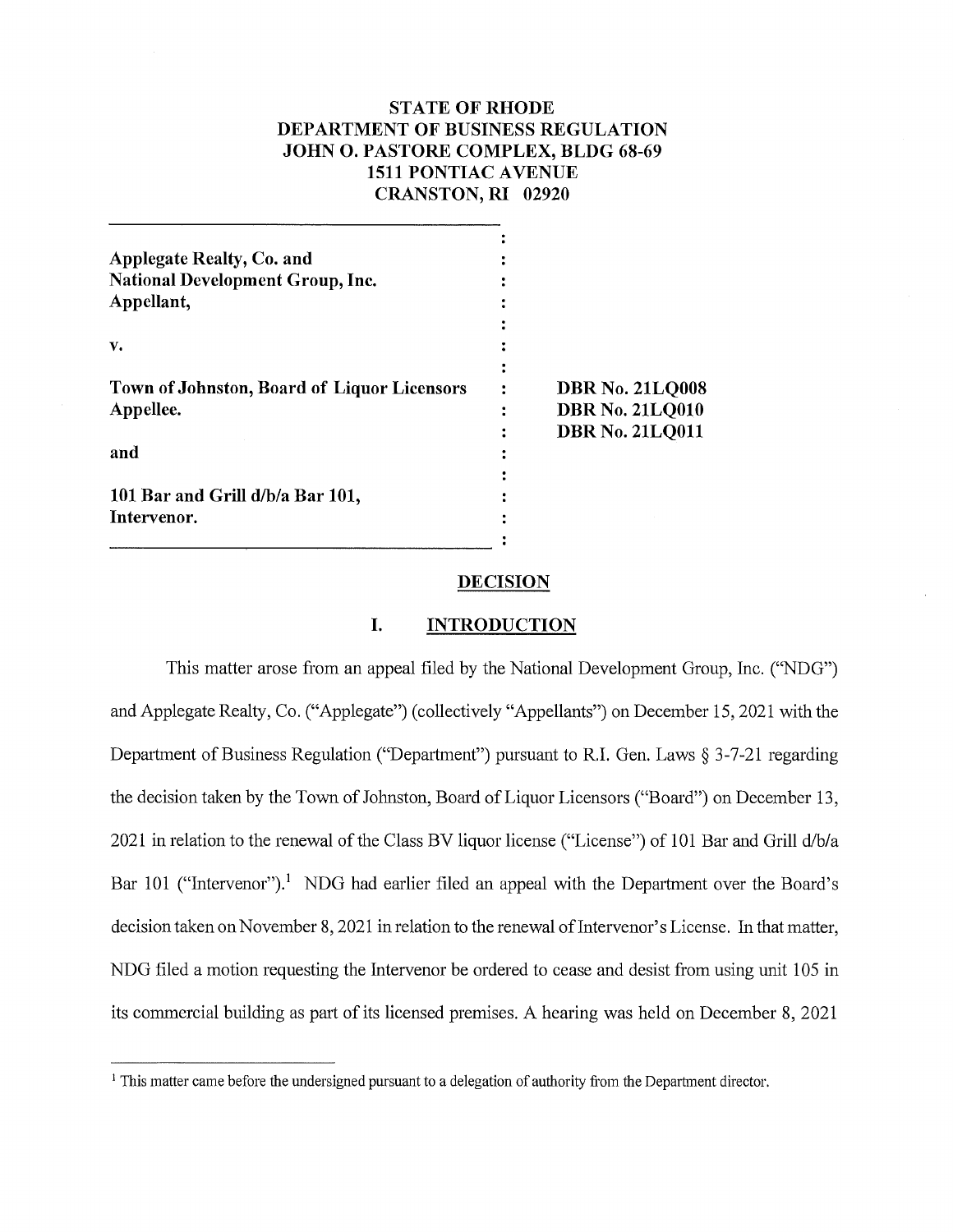on that motion but since the Board was to further consider Intervenor's renewal on December 13, 2021 and a motion of clarification was filed with the Board by the Intervenor regarding the Intevernor's licensed premises, the Department chose not to rule on the cease and desist motion and to wait for the Board's decision. At the Board's December 13, 2021 hearing, the Board granted the Intervenor's motion of clarification. The Appellants then filed their appeal of the Board's December 13, 2021 decision. These appeals are consolidated. By order dated December 23, 2021, the undersigned found that the Appellants did not have standing to appeal the Board's decision but that this matter could proceed under the Department's *sua sponte* authority of RI. Gen. Laws § 3-2- 2. The parties agreed that this matter could be decided by stipulated facts and exhibits. The parties were represented by counsel. The Appellants and the Board timely filed briefs and all parties made oral argument at a remote hearing on April 27, 2022.<sup>2</sup>

## **II. JURISDICTION**

The Department has jurisdiction over this matter pursuant to RI. Gen. Laws § 3-7-1 *et seq.,*  R.I. Gen. Laws§ 3-2-2, R.I. Gen. Laws§ 42-14-1 *et seq.,* and RI. Gen. Laws§ 42-35-1 *et seq.* 

As discussed in more detail in the December 23, 2021 order, the Depatiment has broad and comprehensive control over the traffic in intoxicating liquors. Indeed, the Depatiment's power of review is so broad that it has been referred to as a "state superlicensing board." *Baginski v. Alcoholic Beverage Comm'n.,* 4 A.2d 265, 267 (RI. 1939). Because of this broad authority to enforce Title 3, the Department may review matters on appeal pursuant to its authority under R.I. Gen. Laws § 3-2-2<sup>3</sup> rather than R.I. Gen. Laws § 3-7-21. The Department exercises its authority

<sup>&</sup>lt;sup>2</sup> The transcript of the closing arguments was received on April 29, 2022.

 $3$  R.I. Gen. Laws § 3-2-2 provides as follows:

Supervision.  $-$  (a) The department has general supervision of the conduct of the business of manufacturing, importing, exporting, storing, transporting, keeping for sale, and selling beverages. (b) The department may lease a warehouse for the purpose of efficiently exercising its powers

and duties of inspection and may upon reasonable charges store beverages for license holders in the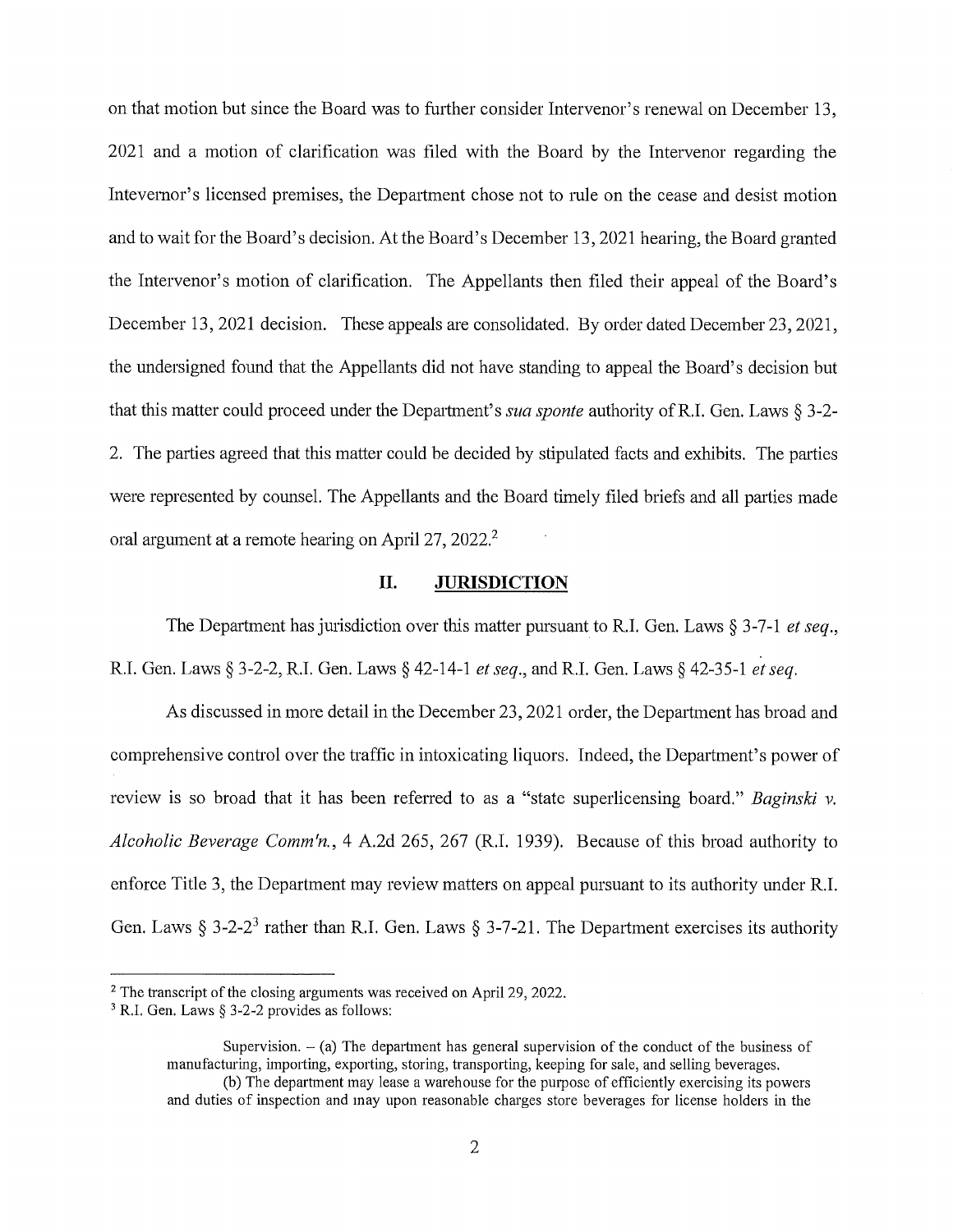under R.I. Gen. Laws § 3-2-2 when the matter rises to a level that impacts its broad authority over statewide licensing. *City of Providence Bd. of Licenses v. State Department of Business Regulation,* 2006 WL 1073419 (R.I. Super.) upheld the Department's authority to hear a matter on appeal pursuant to the Department's *sua sponte* authority under R.I. Gen. Laws§ 3-2-2. See *Green Point Liquors v. McConaghy,* 2004 WL 2075572 (R.I. Super). See also *Bourbon Street, Inc. d/b/a Senor Froggs/Sully's Sports Bar v. Newport Board of Licenses Commissioners,* 1999 WL 1335011 (R.I. Super.).

#### **III. ISSUE**

As set forth in the December 23, 2021 order, this matter relates to the applicability of§ 1.4.27 of the 230-RICR-30-10-1 *Liquor Control Regulation* ("Regulation")4 and any pertinent statutes and other regulatory provisions to the Intervenor's use of unit 105. More specifically, whether the Intervenor expanded into unit 105 in violation of  $\S$  1.4.27 and if so, what is the remedy/sanction.

# **IV. MATERIAL FACTS**

The parties filed an agreed stipulation of facts which is summarized as follows:<sup>5</sup>

1. NDG is the owner of premises located at 1450 Atwood Avenue (AP 44 Lot 96) in the Town of Johnston. Exhibit O (radius map).

2. Applegate is the owner of premises located at 205 Atwood Avenue (AP 44 Lot 181) in the Town of Johnston. Exhibit 0.

3. The owner of the premises located 1478 Atwood Avenue (the property that is the subject of these proceedings) is Northeast Ventures, Inc.

- (c) The department has the power at any time to issue, renew, revoke and cancel all manufacturers', wholesalers' and retailers' Class G licenses and permits as are provided for by this title. (d) The department shall supervise and inspect all licensed places to enforce the provisions of
- this title and the conditions, rules and regulations which the department establishes and authorizes.
- 4 The references to sections within this decision will refer to various sections of the Regulation.
- <sup>5</sup> See statement of stipulated facts filed February 24, 2022.

warehouse. No lease shall be for a longer period than five (5) years and every lease shall contain the provision that if it becomes unlawful to manufacture, keep for sale, and to sell beverages in this state it shall become void.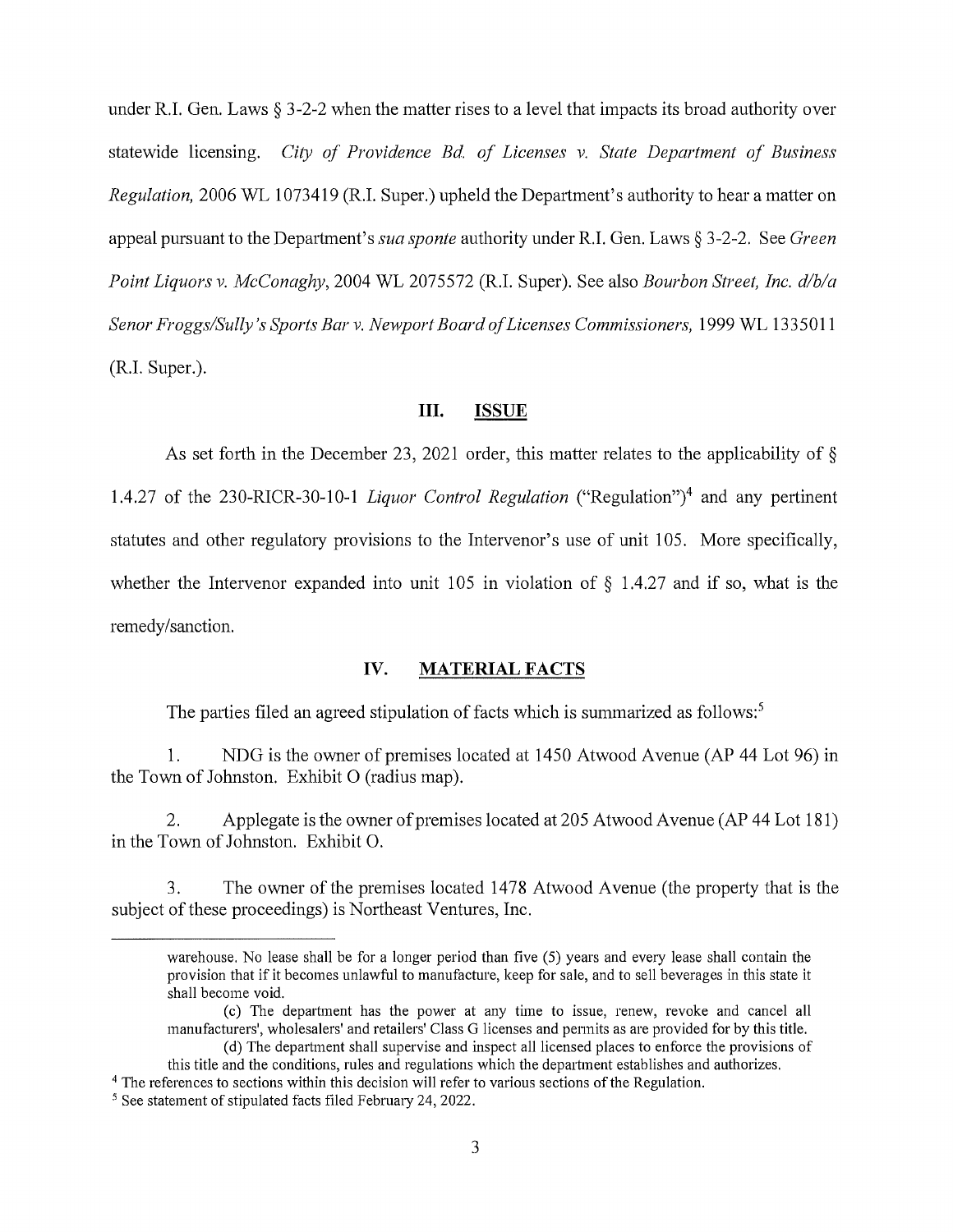4. The operator and BV license holder at that address is the Intervenor "101 Bar and Grill, Inc." utilizing the trade names "Bar 101" and/or "The Gathering at 101."

5. Both Appellants' properties fall within a 200 foot radius of the Intervenor. Exhibit 0.

6. The Intervenor was granted a Class BV liquor license by the Town of Jolmston in 2009 and again in 2012. The license was renewed annually. Exhibits Al and A2. The business address of the licensed premises is listed on the licenses as "1478 Atwood Avenue, Johnston." Exhibit A

7. 14 78 Atwood A venue, Johnston is a two story commercial strip mall built in 1965 containing 20,640 square feet of floor space having numerous separate units. Exhibit B (Johnston Tax Assessors data sheet).

8. A marketing publication described the facility as "Atwood Centre" having a capacity for 22 "stores" and having a total of 50 parking spaces situated on .63 acres. Exhibit C ("Loopnet" posting).

9. "Atwood Centre" is comprised of multiple rentable units.

10. The applications and licenses for the subject premises did not list the actual unit numbers that were proposed for the sale, consumption, service and storage of alcoholic beverages. The applications and licenses for the subject premise did not list the areas within Atwood Centre that were owned, licensed or controlled by the proposed licensee.

11. No plans or sketches showing the layout, dimensions or interior of the area to be licensed were filed with the Town prior to the issuance of the license in 2009 and its renewal through 2020.

12. When first licensed in 2009 and until 2020, the Intervenor occupied, leased or controlled only two units at 1478 Atwood Avenue – units 103 and 104.

13. As of 2019, the adjoining unit (unit 105) was occupied, leased or controlled by a launderer known as *"Go Green Cleaners."* Exhibit D (Google map photos (July 10, 2019)).

14. In approximately 2020, after *Go Green Cleaners* vacated unit 105, the Intervenor commenced operations including the sale, consumption, service and storage of alcoholic beverages in the adjacent unit 105 for the first time.

15. A building permit for new construction intended to be performed in unit 105 was obtained in October, 2020. Exhibit E.

16. The building permit application filed in advance of the Intervenor's use of unit 105 did not identify the unit dimensions or area. The stated purpose of the permit was to allow for the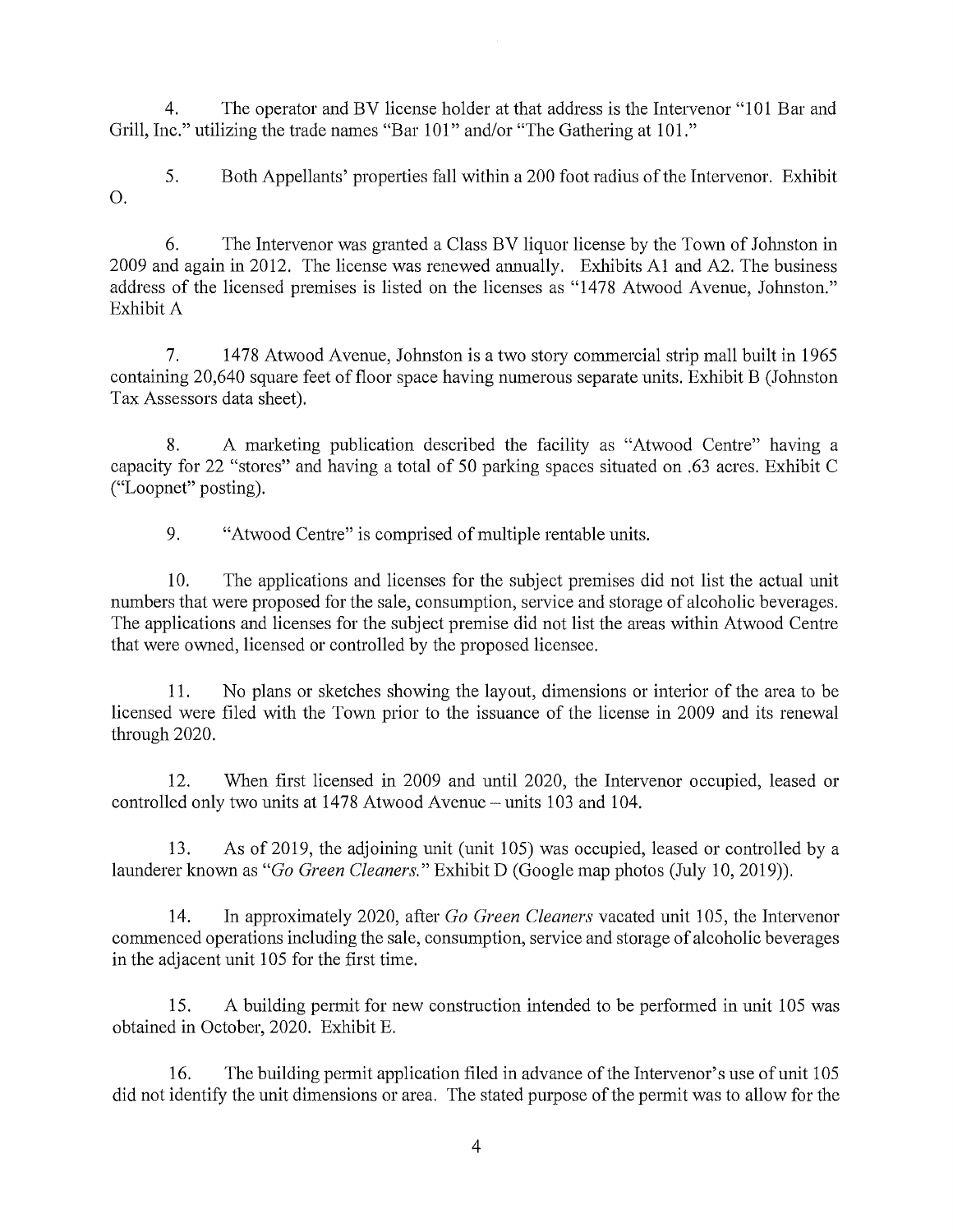"expansion of existing bus[iness]." Exhibit E. The un-named "existing business" referenced in the Building Permit application was the Intervenor.

17. Shortly after the Building Permit was granted by the Town, the Intervenor for the first time began operations into unit 105. Exhibits F-1, F-2, F-3 and F-5 (Intervenor's postings for "the Gathering at 101-Est. 2020"). (Exhibit F-4) (Intervenor's recent Instagram posting).

18. Photographs of the area taken on August 25, 2021 show Bar 101 occupying units 103, 104, and 105. Exhibit G-1.

19. As of August 25, 2021, signs above unit 105 and on the Atwood Centre's marquee stated the name of the prior tenant *"Go Green Cleaners."* Exhibit G-1.

20. As of August 25, 2021, the signs above original Intervenor (units 103 and 104) stated "Bar 101" and Bar 101 's motto "Keepin' It Simple," respectively. Exhibits D, G-1 and G-2.

21. No new liquor license has been separately issued to Intervenor or to Northeast Ventures for the new portion (unit 105) of the Intervenor operation.

22. As shown in Exhibits F-2, F-3, F-4 and F-5, the expanded area in unit 105 is controlled or leased by the Intervenor and is used and marketed for the serving of alcoholic beverages.

23. No notice of liquor license expansion was provided to the abutters or to the general public before the Intervenor commenced its operations in unit 105.

24. The licenses granted or renewed to the Intervenor in 2009 through 2020 did not particularly describe and identify "that portion of the licensees properly owned, leased or controlled by the Licensees or which or from which alcoholic beverages may be sold, services or stored." Regulation  $\S 1.4.27(A)$  and R.I. Gen. Laws.  $\S 3-5-9$ .

25. The Intervenor, did not, prior to 2021 submit to the local licensing board or keep current an accurate drawing of the licensed premises outlining and giving the dimensions of the area owned, leased or controlled by the Licensee or which was actually the subject of any liquor license. Regulation § 1.4.27(B).

26. The Intervenor did not file "plans along with the other pertinent information" with the local Licensing Board along with its Licensing or Renewal Applications prior to 2021. Johnston Code Section 204-1.

27. The Intervenor has sold, served or stored "alcoholic beverages outside [of]" units 103 and 104 which were the only units occupied when the liquor license was originally granted.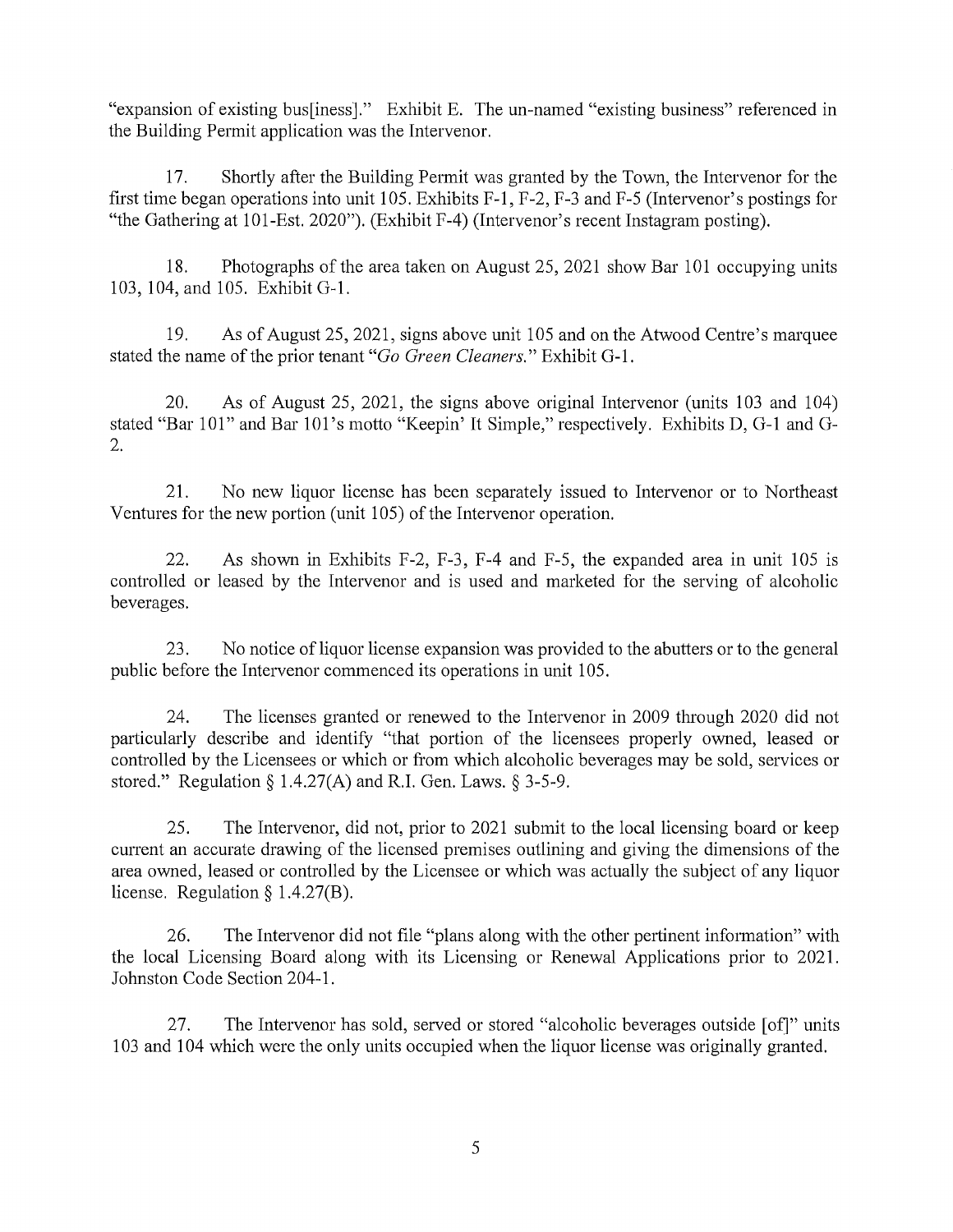28. The Intervenor did not provide statutory Notice of its liquor service and sales operations to abutters within the 200' statutory radius of the operation.

29. When the Intervenor was first licensed in 2009, it operated in and controlled only units 103 and 104.

30. A letter was written by NDG to the Intervenor advising it of a parking problem on November 8, 2019. Exhibit L.

31. Because NDG believed that the expansion violated the clear terms of State law, State Regulation and local ordinance, NDG filed a Commercial Liquor Licensing complaint with the Department on September 15, 2021, as well as a letter addendum and numerous exhibits.

32. Shortly thereafter, on the date of filing, Department advised counsel for NDG that because the Department also has appellate jurisdiction over such matters, it preferred that the complaint be filed initially with the Johnston Liquor Licensing Board in order "to allow the local authority to investigate the Complaint without any advice from the Department."

33. Respecting that determination, NDG immediately filed a complaint with the Appellee Johnston Board of Liquor Licenses based on precisely the same facts and law.

34. In that communication to the Town, NDG advised the town that the Department wished the Town to "initially investigate and consider the allegations and render a decision thereon," and that the decision be rendered "prior to consideration of any renewal of the current license."

35. The Johnston Town Clerk assured counsel that "the topic will appear on the Town Council's October  $12<sup>th</sup>$  meeting for them to schedule a show cause hearing."

36. The matter appeared on the October 12, 2021 agenda as a "commercial liquor licensing complaint . . . regarding Bar 101 units 103, 104, and 105 located at 1478 Atwood Avenue."

37. The minutes from October 12 indicate that the solicitor (William Conley) "discussed the complaint received and requested a show cause hearing at the next regular scheduled meeting."

38. In keeping with that communication, the November 8 agenda showed that a "Hearing for the Business [101 Bar] to show cause why the BV-full license should not be suspended or revoked due to a complaint . . . particular to the licensed premises area of the business" was to be held followed by "annual Liquor License Renewals for year 2021-2022."

39. NDG thereafter on November 2, 2021 filed an objection to the impending "renewal." Exhibit 2 (transcript).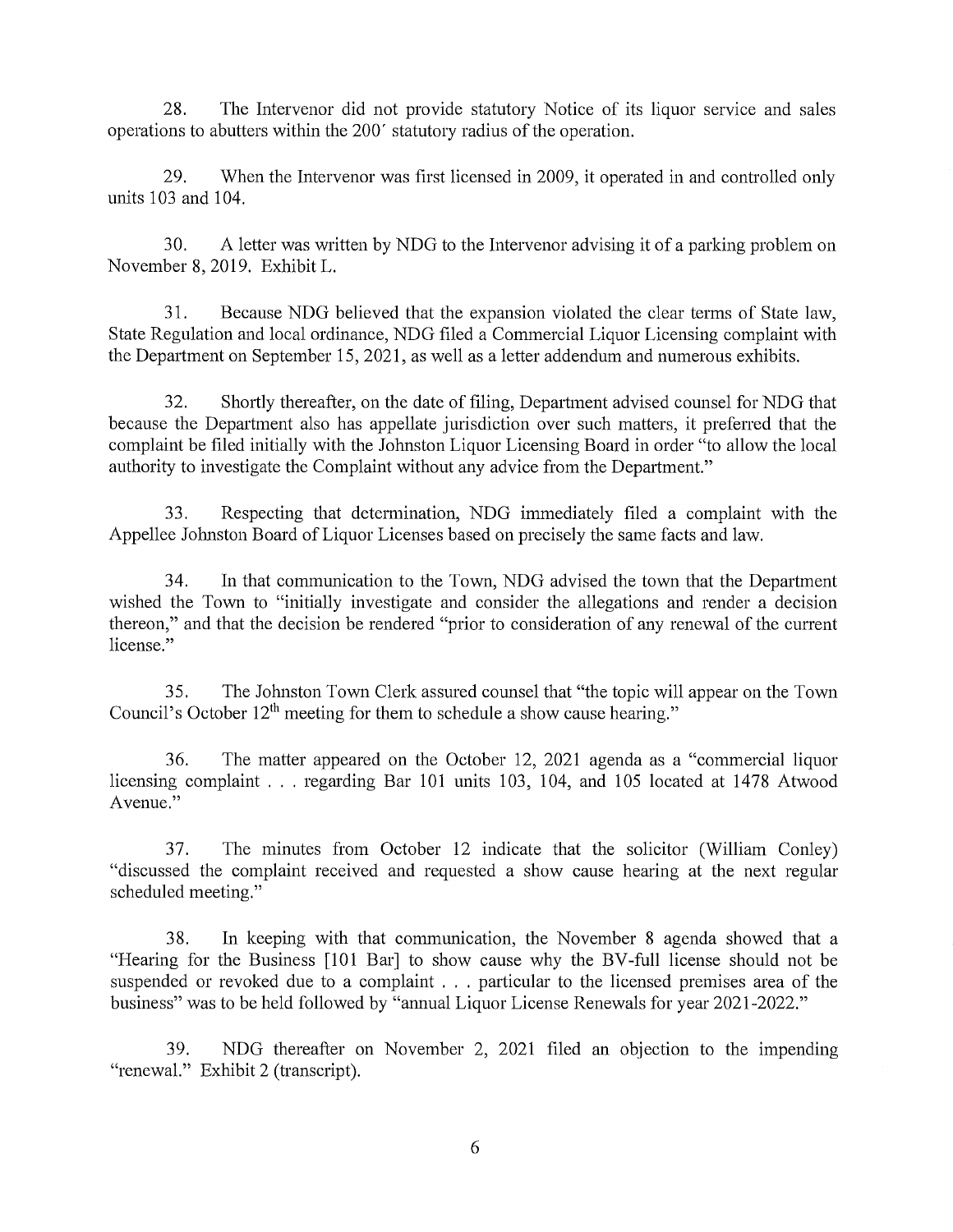40. At the scheduled meeting on November 8, 2021, before any evidence was taken on the "Show Cause Hearing," the Assistant Solicitor "clarified" that "this item is considered an objection to the renewal of the liquor license and not a Show Cause Hearing." See Minutes of November 8, 2021 meeting.

41. Counsel for NDG then presented exhibits (A-1 through K-2) for the record, outlined the [Commercial] complaint and requested remedies to the alleged issues and also requested that the license be revoked, suspended or not renewed. *See* Hearing transcript at p. 25.

42. A review of the transcript at pp. 22-23 indicates that when specifically asked whether there was going to be a show cause hearing or whether it was to be considered together "with the renewal," the Assistant Solicitor replied "I'm not presenting evidence against the licensee to show cause why their license is not revoked, I'm handing the floor to you for a full objection on the renewal."

43. NDG proceeded to present evidence on the Show Cause issue, as well as the renewal, and in conclusion asked "that there be no renewal and that the license should be revoked and suspended." Transcript, p. 49.

44. Thereafter, the Intervenor stated "yeah – did we increase the size? Yeah ..." Transcript at p. 53 and "we would like the opportunity to apply for a new renewal license and probably an expanded one at some later point." Transcript at 54. And, "could we have done and should we have done maybe a little more on the application? Yeah, we will." Transcript p. 55.

45. No separate testimony or documentary evidence was produced by either the Town or Intervenor at the November 8, 2021 meeting.

46. The Assistant Solicitor addressed the Board at pp. 60-62 of the transcript.

47. After oral argument by the Intervenor's attorney, a motion was made, and passed, "dismissing" the complaint of NDG which was the subject of the show cause hearing. Id. at p. 63.

48. A motion was then made and passed to continue the "renewal" for the Intervenor to December 13, 2021, and finally, a motion was made and passed "to allow Bar 101 to operate during the period after the expiration of the license until December 31, 2021." *Id.,* at pp. 63-67.

49. NDG appealed the actions of the Board, and an interim Order was entered by the appointed hearing officer. See Department Order dated December 9, 2021.

50. On November 8, 2021, the Intervenor requested that the show cause hearing be dismissed (Tr. p. 63) and that the license for the entire premises, *including expanded unit 105* be allowed to operate and then considered for renewal on December 13 under the theory that the entire building had already been licensed.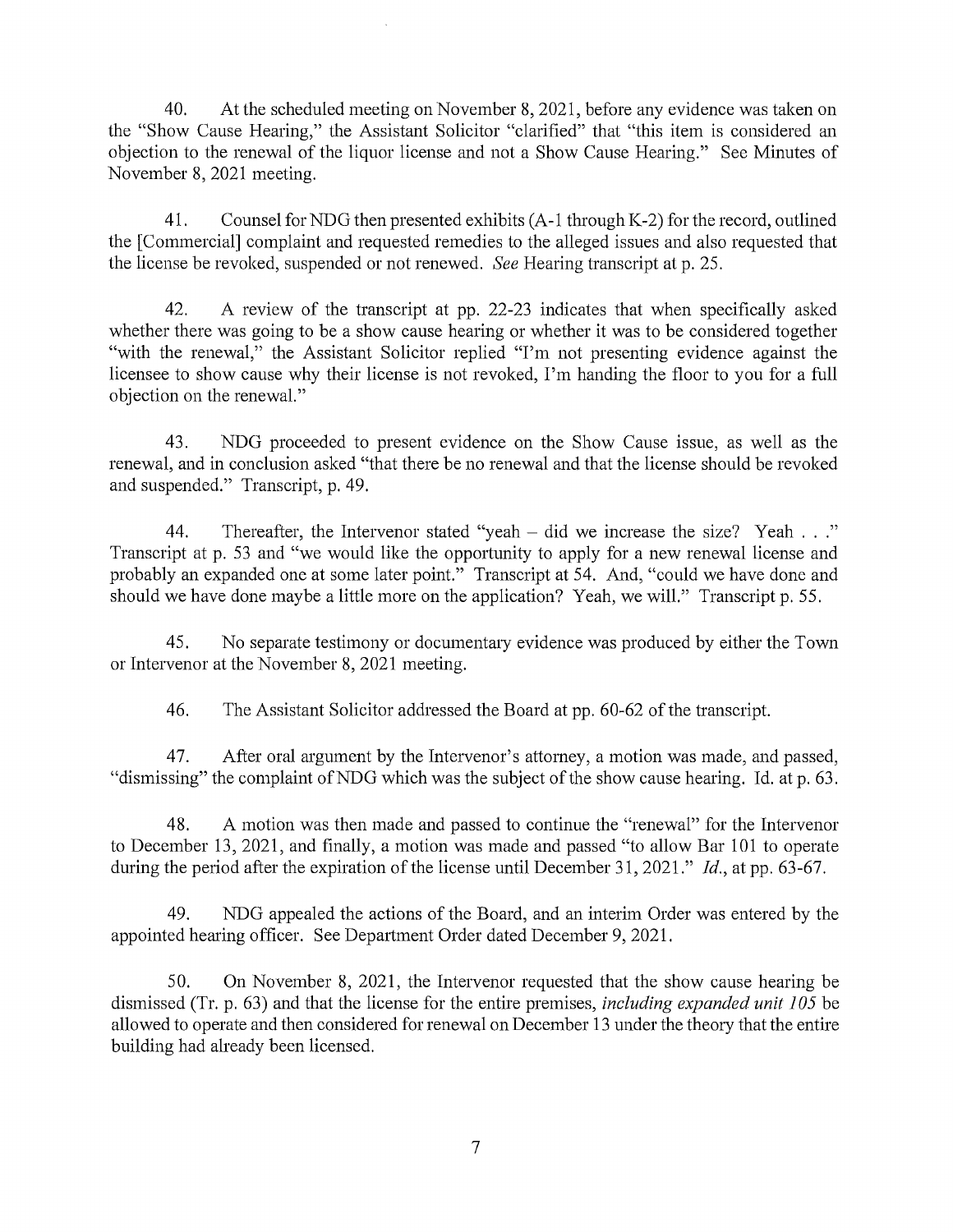51. The matter came before the Board on the continuation of the "renewal" hearing on December 13, 2021.

52. On or about November 29, 2021, the Intervenor filed a so-called "motion to clarify the location of its BV license." Exhibit N.

53. Upon learning of that motion, NDG filed an Objection. Exhibit P.

54. At the hearing on December 13, 2021, NDG objected to the proceedings. Transcript pp. 16-19 and Exhibits N, and 2 and P (objections).

55. On November 8, 2021 documents previously marked as Exhibits 1, 2, and A-1 through K-2 were entered into evidence before the Board without objection.

56. On December 13, 2021, Exhibits L through N were entered into evidence before the Board without objection.

57. After hearing on December 13, 2021, the Johnston Licensing Board granted Bar 101 's "motion to clarify," granted the "renewal" of the license and denied all objections interposed by NDG.

58. Applegate did not participate in any of the proceedings before the Johnston Licensing Board.

## **IV. DISCUSSION**

#### **A. Legislative Intent**

The Rhode Island Supreme Court has consistently held that it effectuates legislative intent by examining a statute in its entirety and giving words their plain and ordinary meaning. *In re Falstaff Brewing Corp.,* 637 A.2d 1047, 1049 (R.I. 1994). See *Parkway Towers Associates v. Godfrey,* 688 A.2d 1289 (R.I. 1997). The Rhode Island Supreme Court has also established that it will not interpret legislative enactments in a manner that renders them nugatory or that would produce an unreasonable result. See *Defenders of Animals v. Dept. of Environmental Management,* 553 A.2d 541 (R.I. 1989) (citing *Cocchini v. City of Providence,* 479 A.2d 108, 111 (R.I. 1984). In cases where a statute may contain ambiguous language, the Rhode Island Supreme Court has consistently held that the legislative intent must be considered. *Providence Journal Co. v.*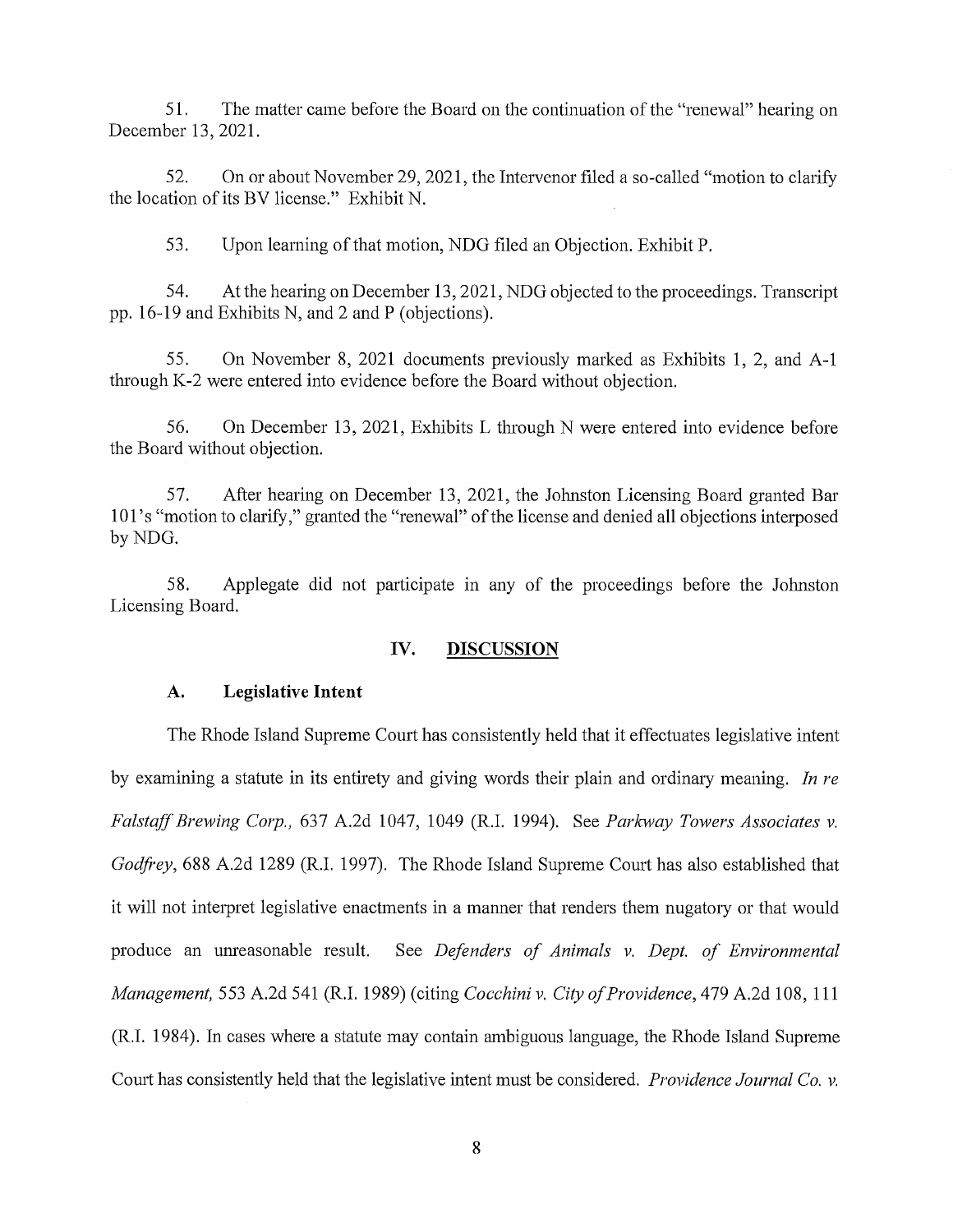*Rodgers,* 711 A.2d 1131, 1134 (R.I. 1998). The statutory provisions must be examined in their entirety and the meaning most consistent with the policies and purposes of the legislature must be effectuated. *Id.* 

## **B. Relevant Statute and Regulations**

R.I. Gen. Laws§ 3-1-5 provides as follows:

Liberal construction of title. This title shall be construed liberally in aid of its declared purpose which declared purpose is the promotion of temperance and for the reasonable control of the traffic in alcoholic beverages; provided, however, that the promotion of incentive programs or discounts for any person sixty-five (65) years of age or older, active duty members of the armed forces of the United States, and members of the National Guard or Reserves shall be allowed.

### R.I. Gen. Laws § 3-5-9 provides as follows:

Premises covered. Not more than one retail license, except in the case of a retailer's Class E license, shall be issued for the same premises. Every license shall particularly describe the place where the rights under the license are to be exercised and beverages shall not be manufactured or kept for sale or sold by any licensee except at the place described in his or her license.

#### R.I. Gen. Laws§ 3-5-17 provides in part as follows:

Before granting a license to any person under the provisions of this chapter and title, the board, body or official to whom application for the license is made, shall give notice by advertisement published once a week for at least two (2) weeks in some newspaper published in the city or town where the applicant proposes to cany on business, or, if there is no newspaper published in a city or town, then in some newspaper having a general circulation in the city or town. Applications for retailer's Class F, P and Class G licenses need not be advertised. The advertisement shall contain the name of the applicant and a description by street and number or other plain designation of the particular location for which the license is requested. Notice of the application shall also be given, by mail, to all owners of property within two hundred feet (200') of the place of business seeking the application. The notice shall be given by the board, body or official to whom the application is made, and the cost of the application shall be borne by the applicant. The notices shall state that remonstrants are entitled to be heard before the granting of the license, and shall name the time and place of the hearing. At the time and place a fair opportunity shall be granted the remonstrants to make their objections before acting upon the application; provided that no advertisement or notice need be given pursuant to this section when a license holder applies for a temporary seasonal expansion of an existing liquor license.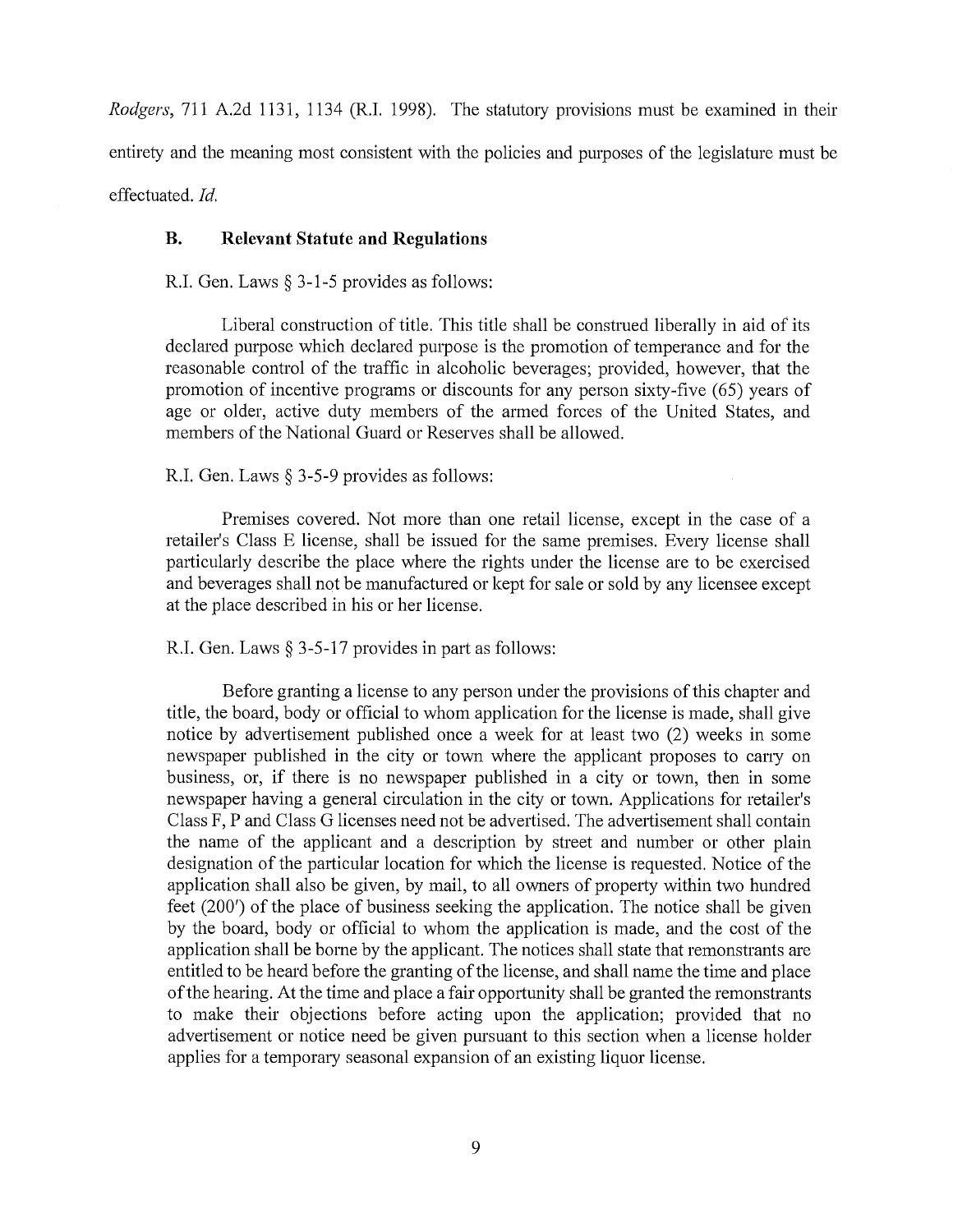R.I. Gen. Laws§ 3-5-19 provides in part as follows:

(a) The board, body or official which has issued any license under this title may permit the license to be used at any other place within the limits of the town or city where the license was granted, or, in their discretion, permit the license to be transferred to another person, but in all cases of change of licensed place or of transfer of license, the issuing body shall, before permitting the change or transfer, give notice of the application for the change or transfer in the same manner as is provided in this chapter in the case of original application for the license, and a new bond shall be given upon the issuance of the license provided, that notice by mail need not be made in the case of a transfer of a license without relocation. \* \* \*

Section 1.4.27 of 230-RICR-30-10-1 *Liquor Control Regulation* ("Regulation") provides as

follows:

## Premises - Retail

A. All licenses granted or issued must identify a premise for operation under the license. The licensed premises is that portion of the licensee's property owned, leased or controlled by the licensee, on which or from which alcoholic beverage may be sold, served or stored. It shall be defined by the licensee at the time the application (new or renewal) is filed and finally determined by the approval of the local licensing board.

B. In addition, every applicant is required to submit to the local licensing board and keep current an accurate drawing of the licensed premises outlining and giving dimensions of the area which is actually the subject of the license. Any sale, service or storage of alcoholic beverages outside the licensed premises is a violation.

C. Once the licensed premise is established, any expansion thereafter shall require a hearing as prescribed in R.I. Gen. Laws § 3-5-17 and the approval of the local licensing board. A decrease in the area of the licensed premises requires notification to the local licensing board and filing of a revised drawing. Any notice of a decrease in the area shall not require a public hearing.

## **C. Arguments**

The Intervenor argued that this matter is a *sua sponte* action by the Department to ensure that

liquor licensing laws were followed by the Board so that the Appellants introduction of post hearing evidence such as affidavits was not appropriate. The Intervenor argued that it believes that this was a reduction and not an expansion but that if the Department finds it is an expansion, it would and should remand it back to the Board. The Intervenor argued that has there has already been a hearing before the Board in relation to its motion for clarification and the Appellants were heard then about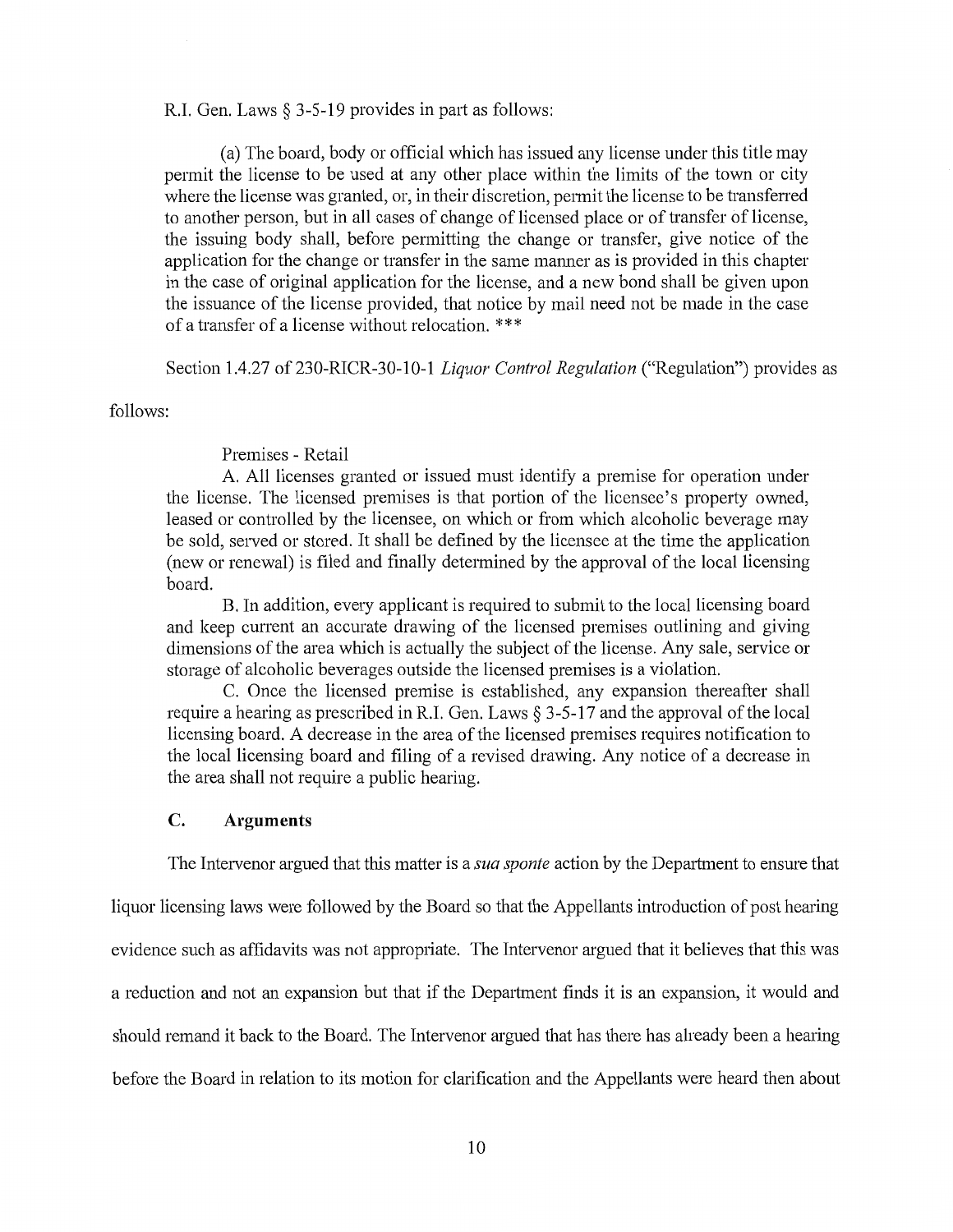the reduction or expansion so that there is nothing else for the Department to do as all regulations were followed.

The Board agreed with the Intervenor. It argued that the entire mall has been licensed by the Board upon the grant of the License in 2009 as the only description of the premise was the mall's address. The Board argued that the Town's records show that the License was only identified by the address, so the Town did not want to deprive the Intervenor of its rights to use unit 105. It argued that the Appellants have already been heard so there would be no reason to remand the matter back to the Board. The Board argued that the License was not void.

The Appellants argued that the initial License is void due to lack of specificity in the Intervenor's application and noncompliance with the Regulation. The Appellants argued that the Intervenor did not comply with the regulatory requirements to file and be approved by the Board for its expansion of its premises into unit 105 and therefore, its use of unit 105 is in contravention of the Regulation. The Appellants argued that the Intervenor had no pre-existing right to use unit 105, and the Board circumvented the regulatory requirements by granting the motion for clarification.

## **D. Whether the Intervenor Violated the Regulation**

It is undisputed that when the Intervenor initially applied for its License, it provided the Board with the street address of the 1478 Atwood Avenue, a 22 unit, two-story strip mall in which it is located. It is undisputed that when it was initially licensed, the Intervenor only occupied, leased or controlled two (2) units at 1478 Atwood Avenue: units 103 and 104. It is undisputed that at that time and until 2020, unit 105 was a dry cleaning establishment.

Section  $1.4.27(A)$  first requires that all licenses granted or issued must identify a premise for operation. It then defines the licensed premise as that portion of "property owned, leased or controlled by the licensee, on which or from which alcoholic beverage[s] may be sold, served or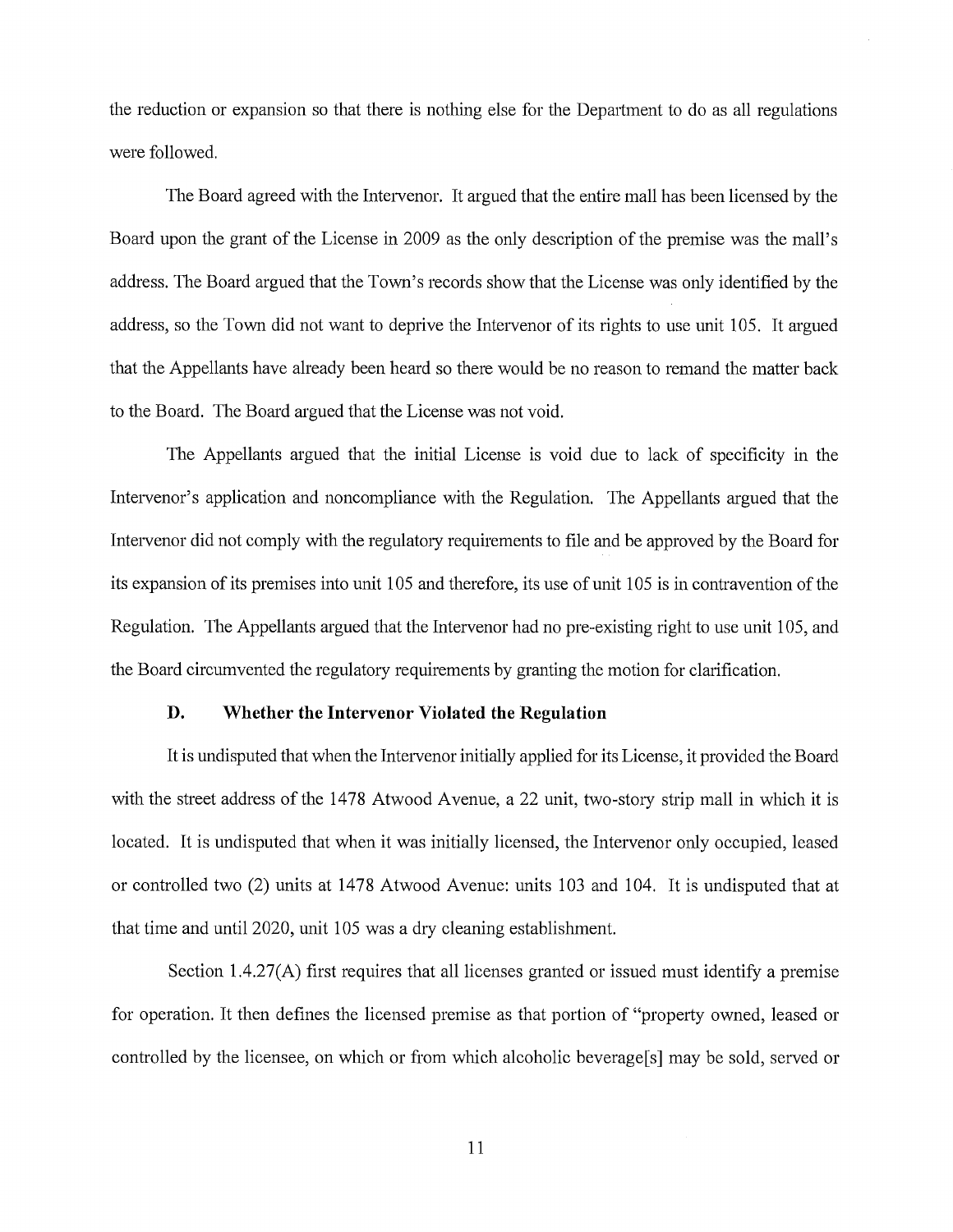stored." Finally, the section provides that the licensed portion is defined at the time of the application (new or renewal) is filed and finally determined by the approval of the local licensing board. Thus, an applicant submits an application to a local licensing authority for a license. The licensed premise is the part that the applicant/license controls (e.g. owns or leases). When the local licensing board approves the license, the portion that is controlled is the licensed portion. That licensed portion is determined by the approval of the local licensing authority.

The Town took the position that there is nothing in the Regulation that prevents the grant of a liquor license beyond that which is controlled by the licensee. However, the Regulation clearly requires that the area in control of the applicant is the area that is the licensed premise. A local licensing authority cannot allow an applicant to have a liquor license in areas not in its control. That would be an absurd result allowing the Intervenor to serve liquor at any place in the mall whether in its control or not solely because of the street address given on its application. Not only would it be an absurd result, such a conclusion is not supported by statute and Regulation.

R.I. Gen. Laws § 3-5-9 requires every license shall particularly describe the place where the rights under the license are to be exercised. R.I. Gen. Laws § 3-5-17 requires that the "advertisement shall contain the name of the applicant and a description by street and number or other plain designation of the particular location for which the license is requested." Section 1.4.36

 $6$  Section 1.4.3 of the Regulation provides in part as follows:

Advertising License Applications - Retail/Wholesale/Manufacturers

A. In advertising applications for, or transfer of, an alcoholic beverage license, notice must be given once a week for two weeks on days other than Sunday or legal holidays and at least fourteen (14) days must elapse between the first publication and the date or hearing on the application.

B. The advertisement must include the following:

I. Name of applicant (individual, corporation, limited liability company, or partnership) and the name of any person(s) owning more than 10% of the interest in the proposed license holder, if applicable;

<sup>2.</sup> D/B/A (name of business);

<sup>3.</sup> Address of proposed licensed premise; and

<sup>4.</sup> Date, time, and place of public hearing.

<sup>\*\*\*</sup>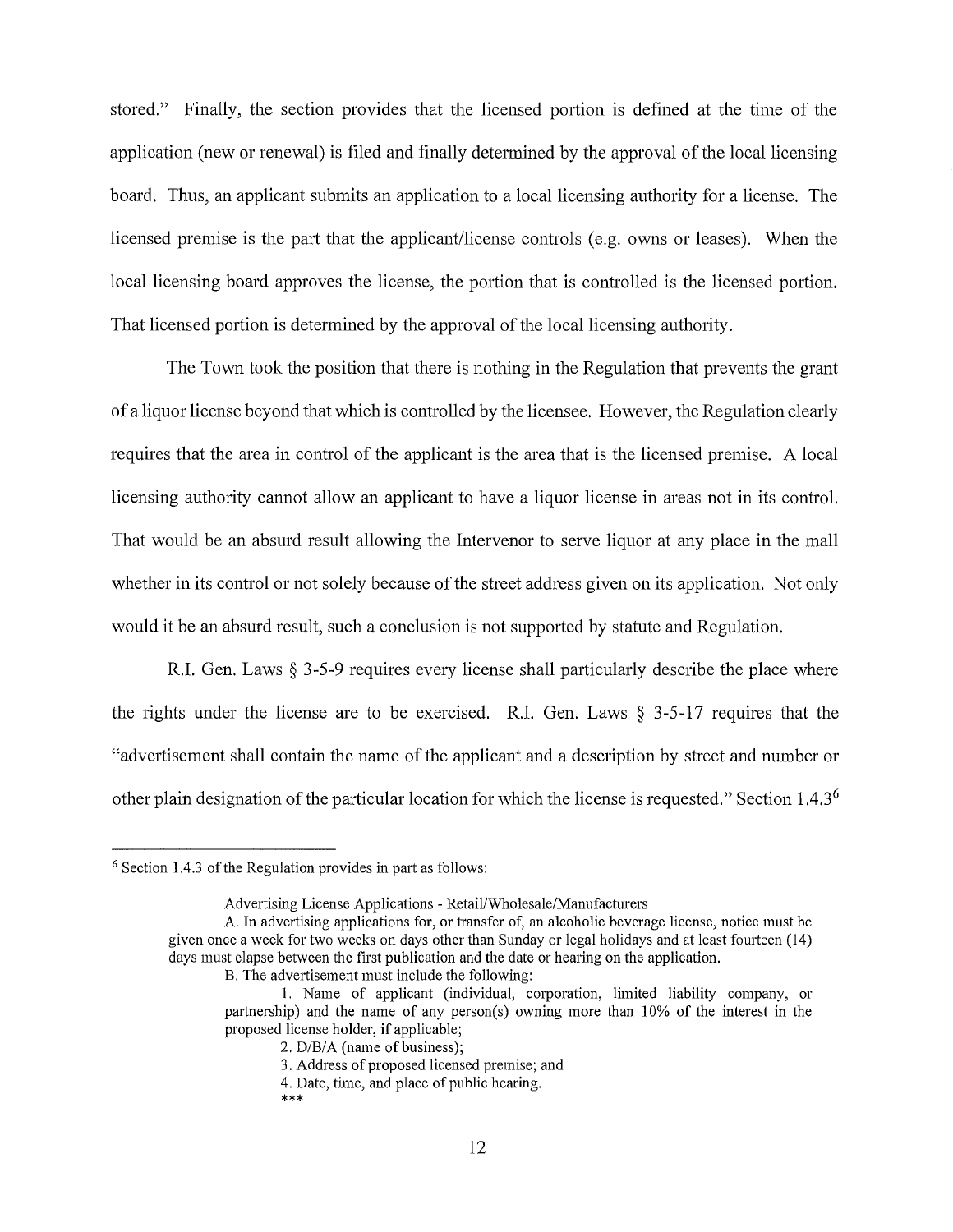requires that advertisements for liquor applications must include the name of the applicant and name(s) of anyone owning over 10% of interest in the proposed license holder and address of proposed licensed premises. The statute requires that the notice give the street and number or another designation of the particular location. A street address is enough to describe the proposed license location subject to notice and advertising requirements for a new application. If a street name and number are not available, a plain designation can be given.

However, the street address requirement for notice of an application does not then allow a license to be issued to an area not in the control of an applicant. An applicant may apply for a license and not yet be in control of the proposed licensed premises. It could be that the applicant has signed a lease subject to the approval of a liquor application. Section 1.4.147 distinguishes between the grant and issuance of a license. A license may be granted prior to the applicant controlling the area but the license cannot issue without the control of the area.<sup>8</sup>

Section  $1.4.27(B)$  requires that all applicants submit and keep current an accurate drawing of the licensed premises and all alcoholic sales must be made inside the license premises. Here, the Intervenor applied for a liquor license in 2009. At that time, it controlled units 103 and 104. It did not submit the drawing to the Board. However, pursuant to  $\S$  1.4.27(A), the Board

<sup>7</sup> Section 1.4.14 of the Regulation provides as follows:

Granted License (Not Issued) -Retail

A retail alcoholic beverage license may be granted but not issued pending full compliance with conditions and criteria necessary for the issuance of said license. All such "grants" of alcoholic beverage licenses shall be in writing. The license shall particularly describe the place or premises where the rights under the license are to be exercised. The applicant shall have no more than one (1) year after the original granting of the license to meet all conditions and criteria set forth in the granting order. If the applicant does not meet all the conditions and criteria within one (1) year, the license shall become null and void without further hearing by the local licensing authority; provided, however, said time period shall not be calculated when the license at issue is involved in litigation, from the date of commencement of the action to final disposition.

<sup>&</sup>lt;sup>8</sup> See Oaklawn Discount Liquors, Inc. and MAB Liquors, Ltd. v. City of Cranston, et al. DBR No. 21LQ007 (4/14/22) for a discussion of identifying the premise for the purpose of an application and notice given to abutters and in the newspaper.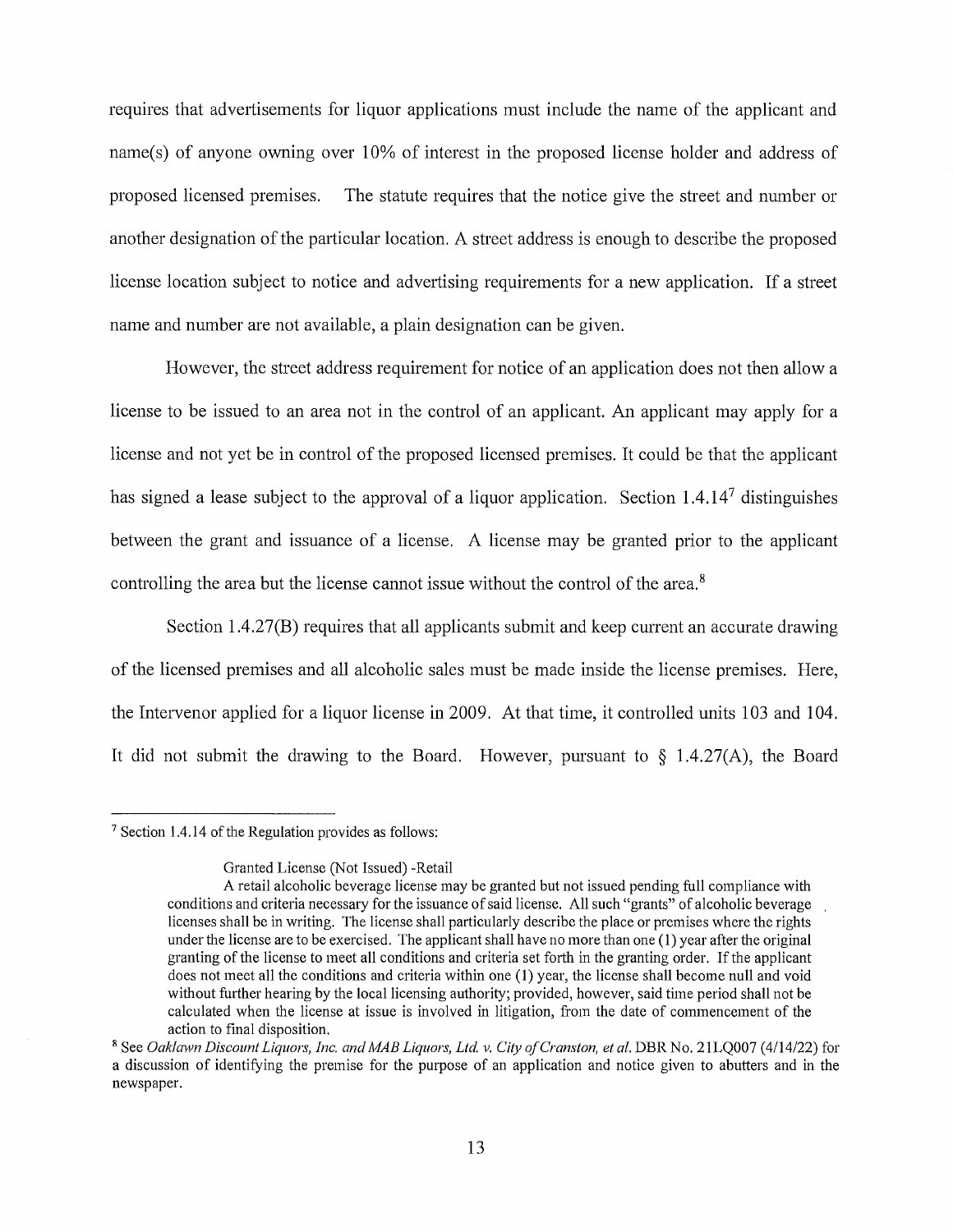determined the licensed portion when it approved that license in 2009. The approval was for the area under the Intervenor's control - units 103 and 104 - from which alcoholic beverages were to be sold, served, or stored. Once the Board approved the license application, units 103 and 104 became the licensed premises and any expansion of that licensed premise would have had to comply with the Regulation. The Intervenor did not control unit 105 when it became licensed in 2009 so unit 105 was not determined to be part of the licensed premises when the Board approved the application.

The Intervenor moved to clarify its location with the Board by the filing of a motion dated November 29, 2021 and heard by the Board on December 13, 2021. The Intervenor argued that because it only gave the strip mall address in 2009 but had no intention of using the entire mall, it was unclear what portion of the mall was its licensed premise. The Intervenor took the position that its motion for clarification was a reduction request of the licensed premises. The Intervenor requested that the Board approve that it was located at units 103, 104, and 105 despite the fact that it was not located in unit 105 in 2009. Indeed, there was nothing to clarify in 2021 in regard to the Intervenor's licensed premise. The Regulation clearly provides that the licensed premise is defined as the property controlled by the applicant and approved by the local licensing authority. That was done in 2009 upon the approval of the application. The Board cannot approve an expansion by renewing a license that includes an expansion area where the licensee has not followed the regulatory requirement on how to obtain approval for the expansion.

Here, the Intervenor controlled units 103 and 104 in 2009 which became the licensed premise on approval by the Board. The approval of the license in 2009 did not cause the entire mall to become the licensed premise because the Intervenor only put the street address and not the unit numbers on its application. Since the Intervenor did not control the mall, there is no question under the Regulation,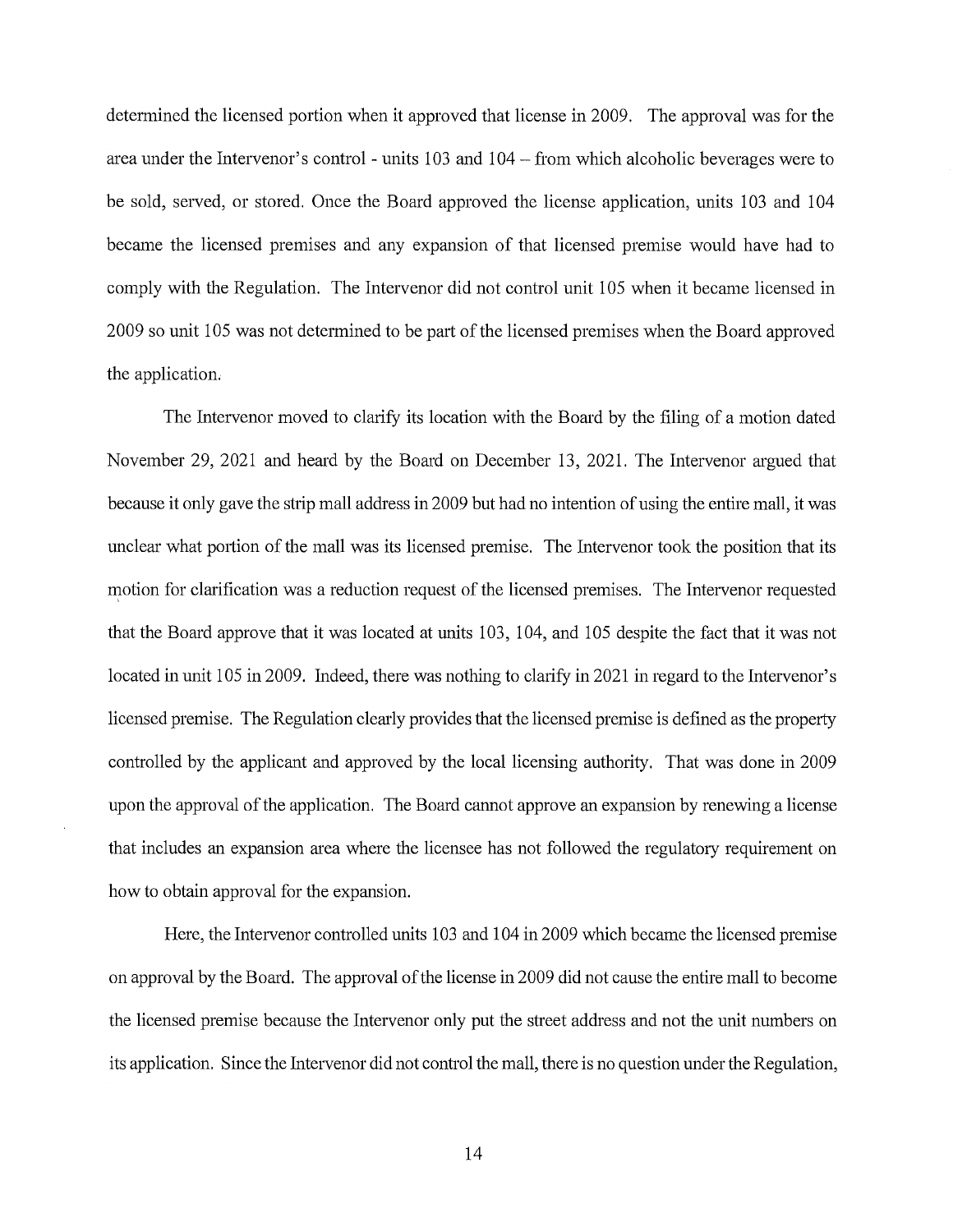that the mall is not the licensed premise. The Intervenor's argument that the licensed premises needed to be clarified is not supported by the Regulation. The licensed premise was and still is units 103 and 104. While the Intervenor should have submitted a diagram as required by § 1.4.27(B), the fact that it did not does not make it unclear which units it controlled at the time of its application. While it may have prudent for the Intervenor to include the unit numbers in its initial application, the fact that it did not does not make it unclear which units it controlled at the time of its application and the issuance of the License.

Indeed, the Intervenor's motion for clarification taken to its logical conclusion would mean that any applicant within a mall or multi-use building could be licensed for the entire building if that applicant did include the unit or store number in its application. It would allow the service of liquor in areas not in control of the licensee and not known the local licensing authority. Not only would that be an absurd result, such a result would run contrary to the intent of the liquor licensing laws to ensure the control of liquor licenses. R.I. Gen. Laws § 3-1-5. *Green Point.* That argument is without merit.

Section 1.4.27(C) requires that any expansion outside of the licensed premise shall require a hearing as prescribed in R.I. Gen. Laws § 3-5-17 and approval by the local licensing authority. Following the requirements of R.I. Gen. Laws  $\S 3-5-17$  means that notice must be given to those within a 200 foot radius. It means the local licensing authority must hold a hearing after notice is given and those within the radius have appeal rights to the Department. The regulatory requirement for approval of expansion is consistent with the aims of the liquor licensing statute for the control of liquor trafficking. *Supra*. Local licensing authorities are to know where alcohol is being served. This ensures they have control over liquor licensing which is why a licensee cannot expand its licensed premises without local approval.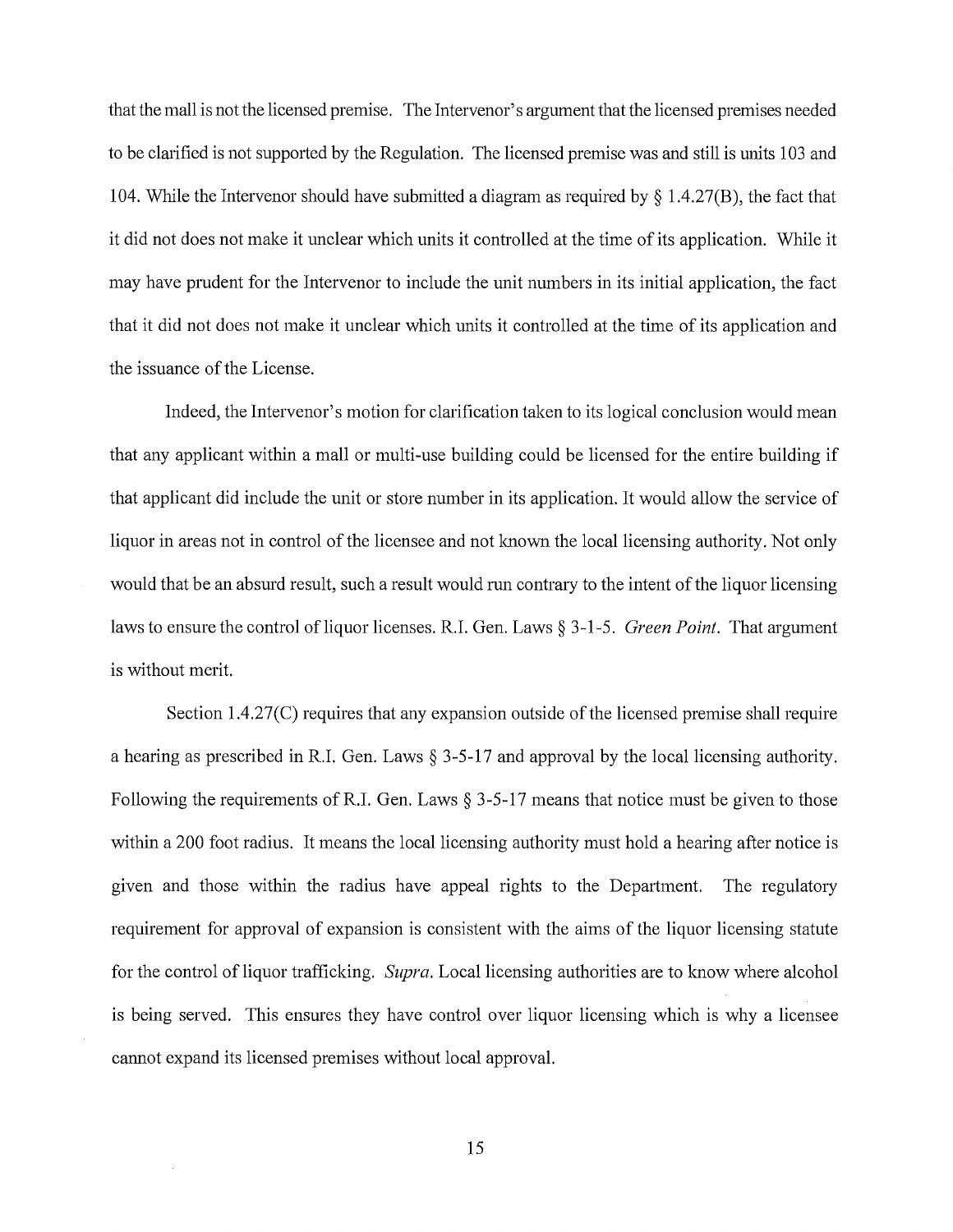While the Board and Intervenor argued that a hearing was already held on the expansion to unit 105, there was no hearing held as prescribed by R.I. Gen. Laws  $\S 3-5-17$ . Notice needs to be given to the abutters in the 200 feet radius. A hearing must be held. And with such a hearing, there are appeal rights to the Department which includes a *de nova* hearing as opposed to the Department hearing the matter *sua sponte.* Since it has to be noticed pursuant to statute, the Appellants would have had standing to appeal any decision to grant the expansion. The Board in considering the expansion request would obviously want to consider such factors as the Intervenor's knowledge of liquor licensing requirements and ability to abide with such requirements as well as its general fitness for licensing.<sup>9</sup>

The undersigned is troubled that the Intervenor moved into unit 105 without filing with the Board for the approval of such an expansion. Such behavior either indicates a lack of knowledge regarding liquor licensing requirements or an intentional violation of the Regulation. The undersigned is bewildered that the Board abdicated its statutory authority over liquor licensing and allowed an after fact expansion by the Intervenor of its licensed premises in violation of the Regulation.<sup>10</sup>

The Appellants relied on *State v. Conley,* 22 R.I. 387 (1901) to argue that the Intervenor's violation of the Regulation caused its initial grant of the License for units 103 and 104 to be voided by operation of law. A review of that case shows that the law at issue provided that a liquor license was void by operation of law if the statutory entrance requirements were violated. The current liquor

<sup>9</sup>The Appellants submitted evidence to the undersigned regarding what it argued are incidents of continuing trespass, illegal parking, and property damage arising from the Intervenor's use of 105. Certainly that evidence can be brought up to the Board on the remand hearing. And depending what happens on remand, this matter could end up again before the Department at which time such evidence most likely would be relevant.<br><sup>10</sup> The Board argued that it did not want to deprive the Intervenor of its right to use unit 105. However, pursuant to the

Regulation and statute, the Intervenor had no right to use unit 105 for the service of alcohol without requesting and receiving approval by the Board. The undersigned does not understand the Board's theory in relation to allowing the Intervenor's continued use of unit 105 to serve alcohol in violation of the Regulation.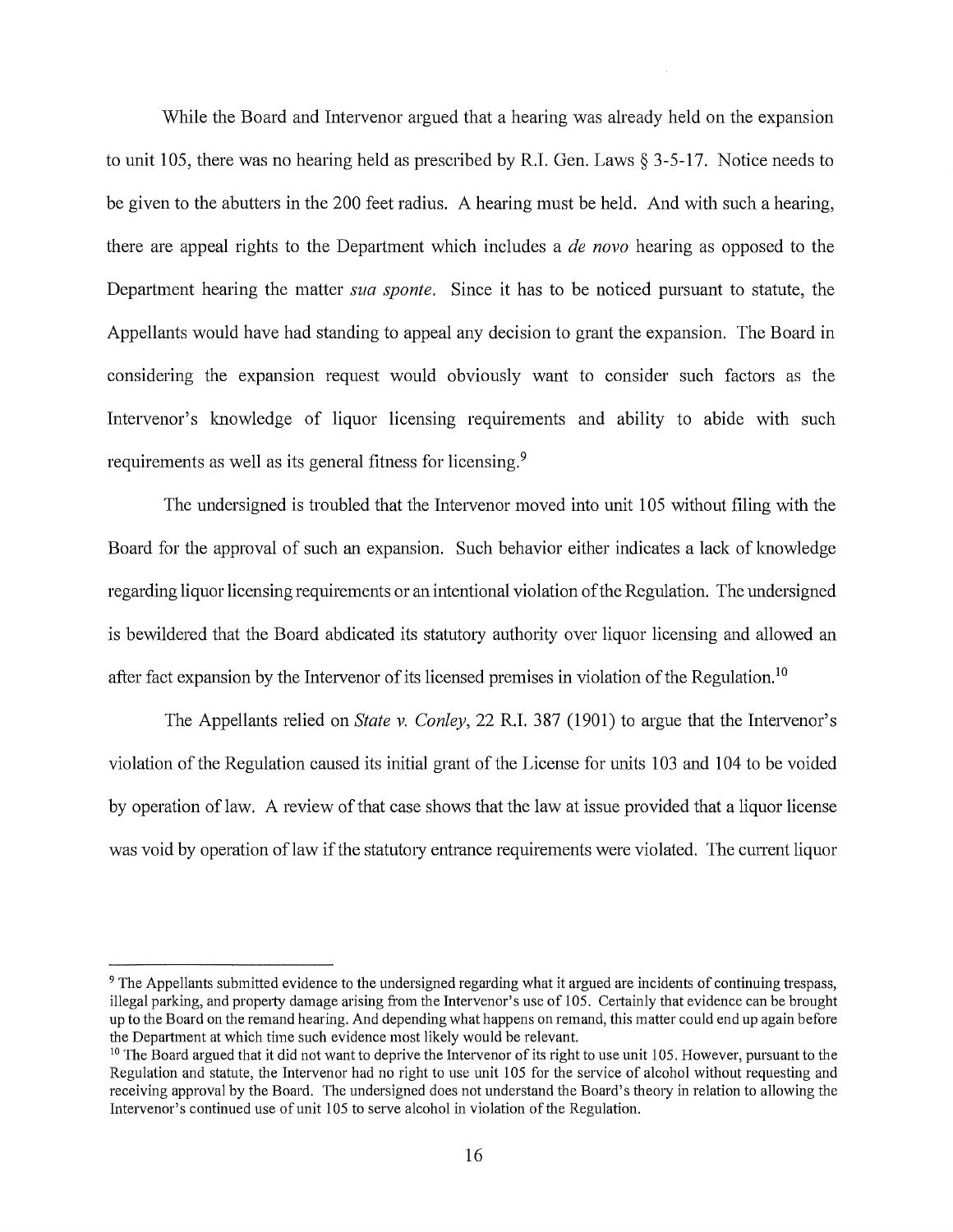licensing statute does not include any similar provisions making a violation of the statute or Regulation operate to void the license.<sup>11</sup>

Nonetheless, a liquor licensee certainly can be sanctioned for violating statutory and regulatory requirements.<sup>12</sup> In this matter, the Intervenor has been serving alcohol in unit 105 since 2020 in contravention of the Regulation. At this time, the Depmiment will not consider the imposition of either a monetary penalty or suspension or revocation of the Intervenor's License for this continuous and overt violation. However, such penalties are certainly within the Department's authority to impose in its oversight of liquor.<sup>13</sup> Supra. The Department has the authority to order the Intervenor to desist from such violations as part of its oversight of liquor licensing.

(1) Breach by the holder of the license of the conditions on which it was issued; or

(2) Violation by the holder of the license of any rule or regulation applicable; or \*\*\*

<sup>13</sup> R.I. Gen. Laws § 3-7-21 provides in part as follows:

Appeals from the local boards to director. (a) Upon the application of any petitioner for a license, or of any person authorized to protest against the granting of a license, including those persons granted standing pursuant to  $\S 3-5-19$ , or upon the application of any licensee whose license has been revoked or suspended by any local board or authority, the director has the right to review the decision of any local board, and after hearing, to confinn or reverse the decision of the local board in whole or in part, and to make any decision or order he or she considers proper, but the application shall be made within ten (10) days after the making of the decision or order sought to be reviewed. Notice of the decision or order shall be given by the local or licensing board to the applicant within twenty-four (24) hours after the making of its decision or order and the decision or order shall not be suspended except by the order of the director.

<sup>&</sup>lt;sup>11</sup> However,  $§$  1.4.14 provides a license is void if the applicant does not meet the conditions of licensing within one (1) year of the grant of the license. R.I. Gen. Laws§ 3-5-16.1 provides for a Class A liquor license to be canceled if abandoned. But there are not any current relevant provisions similar to the 1901 law.  $^{12}$  R.I. Gen. Laws § 3-5-21 provides in part as follows:

Revocation or suspension of licenses  $-$  Fines for violating conditions of license. (a) Every license is subject to revocation or suspension and a licensee is subject to fme by the board, body, or official issuing the license, or by the department or by the division of taxation, on its own motion, for:

<sup>(5)</sup> Operating in any manner inconsistent with the license, or in any manner consistent with another class license, without first coming before the board for a new license application.

<sup>(</sup>b) Any fine imposed pursuant to this section shall not exceed five hundred dollars (\$500) for the first offense and shall not exceed one thousand dollars (\$1,000) for each subsequent offense. For the purposes of this section, any offense committed by a licensee three (3) years after a previous offense shall be considered a first offense.<br>\*\*\*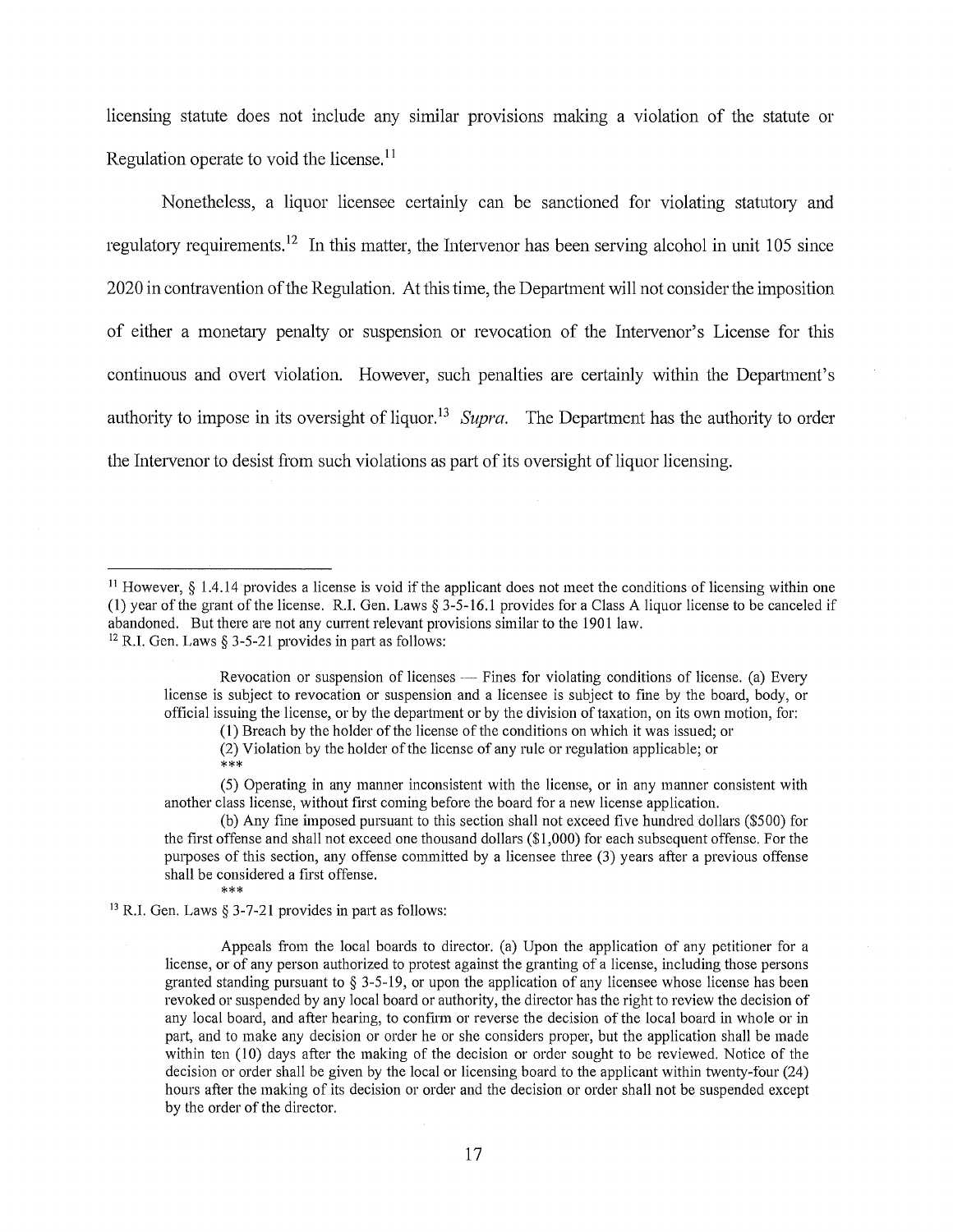Based on the foregoing, this matter shall be remanded back to the Board so that the regulatory requirements are properly followed, statutory notice is given, and a hearing held.

Based on the foregoing, the Intervenor is in violation of  $\S$  1.4.27 by using unit 105 to serve alcohol. Unit 105 is not part of the Intervenor's licensed premise. The Intervenor shall **immediately**  cease and desist from using unit 105 for the sale, service, or storage of alcoholic beverages.

## **VI. FINDINGS OF FACT**

1. On November 8, 2021, NDG filed an appeal pursuant to R.I. Gen. Laws § 3-7-21 with the Department over the Board's decision taken in relation to the renewal of Intervenor's License.

2. On December 15, 2021, the Appellants filed an appeal with the Department pursuant to R.I. Gen. Laws§ 3-7-21 regarding the decision taken by the Board in relation to the renewal of the Intervenor's License.

3. The Appeals are consolidated.

4. By order dated December 23, 2021, the undersigned found that the Appellants did not have standing to appeal the Board's decision but that this matter could proceed under the Department's *sua sponte* authority of R.I. Gen. Laws § 3-2-2.

5. The parties agreed that this matter could be decided by stipulated facts and exhibits. The Appellants and the Board timely filed briefs and all parties made oral argument at hearing on April 27, 2022.

6. Unit 105 was not controlled, leased, or owned by the Intervenor at the time of its application for it License in 2009.

7. The Intervenor controlled units 103 and 104 when its License was first approved and issued in 2009.

18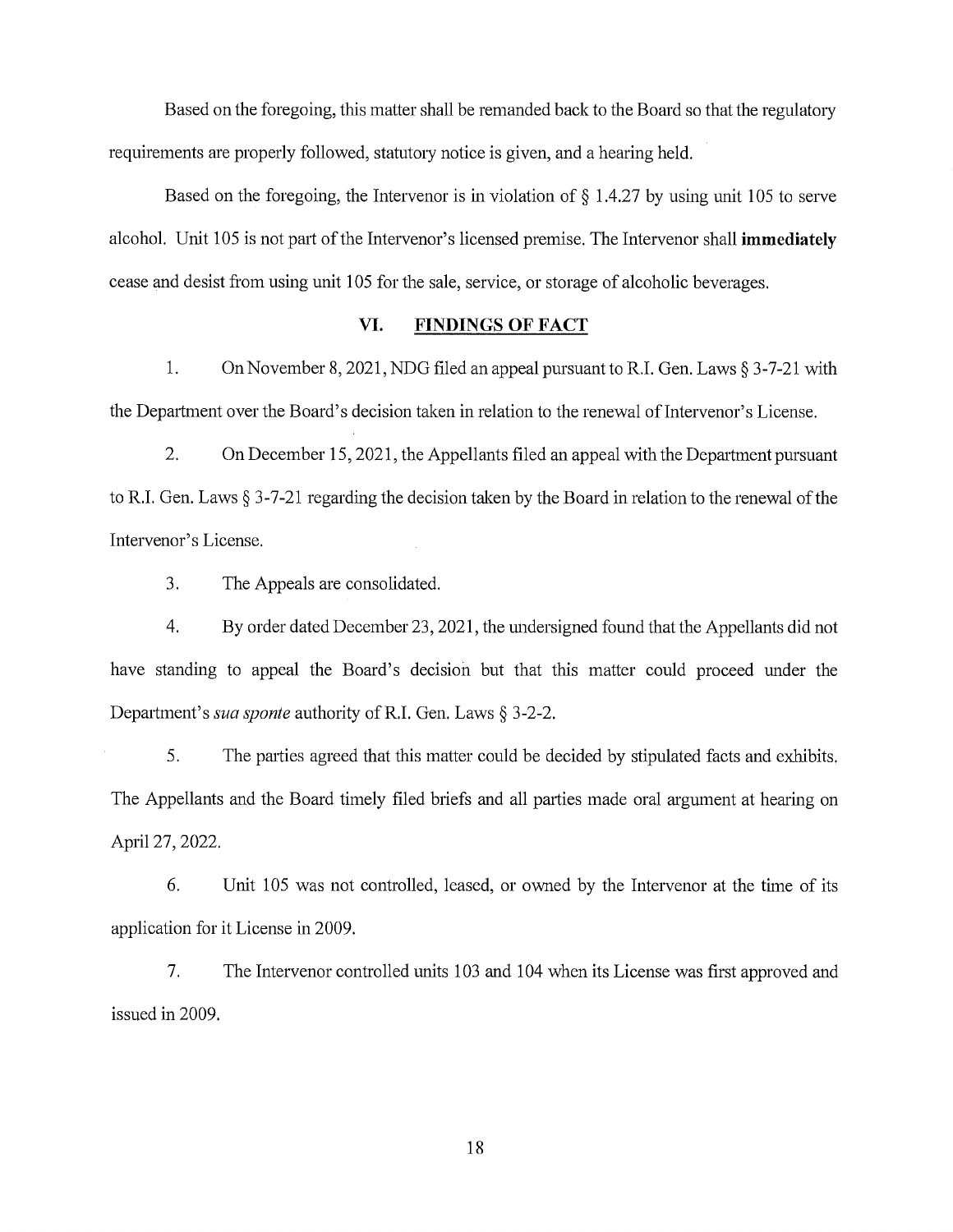8. The Intervenor did not request approval from the Board to use unit 105 as part of its licensed premises before expanding into unit 105 and using it for the sale of alcohol.

9. The facts contained in Section IV and V are reincorporated by reference herein.

### **VII. CONCLUSIONS OF LAW**

Based on the testimony and facts presented:

1. The Department has jurisdiction over this matter pursuant to R.I. Gen. Laws § 3-7-1 *et seq.,* R.I. Gen. Laws§ 3-2-2, R.I. Gen. Laws§ 42-14-1 *et seq.,* and R.I. Gen. Laws § 42-35-1 *et seq.* 

2. The Intervenor violated § 1.4.27 of the Regulation by expanding into unit 105 without filing for or receiving approval from the Board pursuant to R.I. Gen. Laws § 3-5-17.

3. The Board had no legal basis to grant the motion for clarification heard by the Board on December 13, 2021 as the licensed premise was only units 103 and 104 and any expansion into unit 105 must follow the statutory and regulatory requirements.

### **VIII. RECOMMENDATION**

Based on the above analysis, the Hearing Officer finds that the Intervenor violated  $\S 1.4.27$ of the Regulation by expanding into unit 105 without filing for or receiving approval from the Board pursuant to R.I. Gen. Laws  $\S 3$ -5-17. Since the Board had no legal basis to grant the motion for clarification heard by the Board on December 13, 2021 and allow the Intervenor to use unit 105 without following the statutory and regulatory requirements, this matter is remanded back to the Board. If the Intervenor still desires to use unit 105 as part of its licensed premises, it must make such a request to the Board in accordance with  $\S$  1.4.27, and the Board must comply with the Regulation and follow the process set forth inR.I. Gen. Laws§ 3-5-17 for a hearing. Additionally, the Intervenor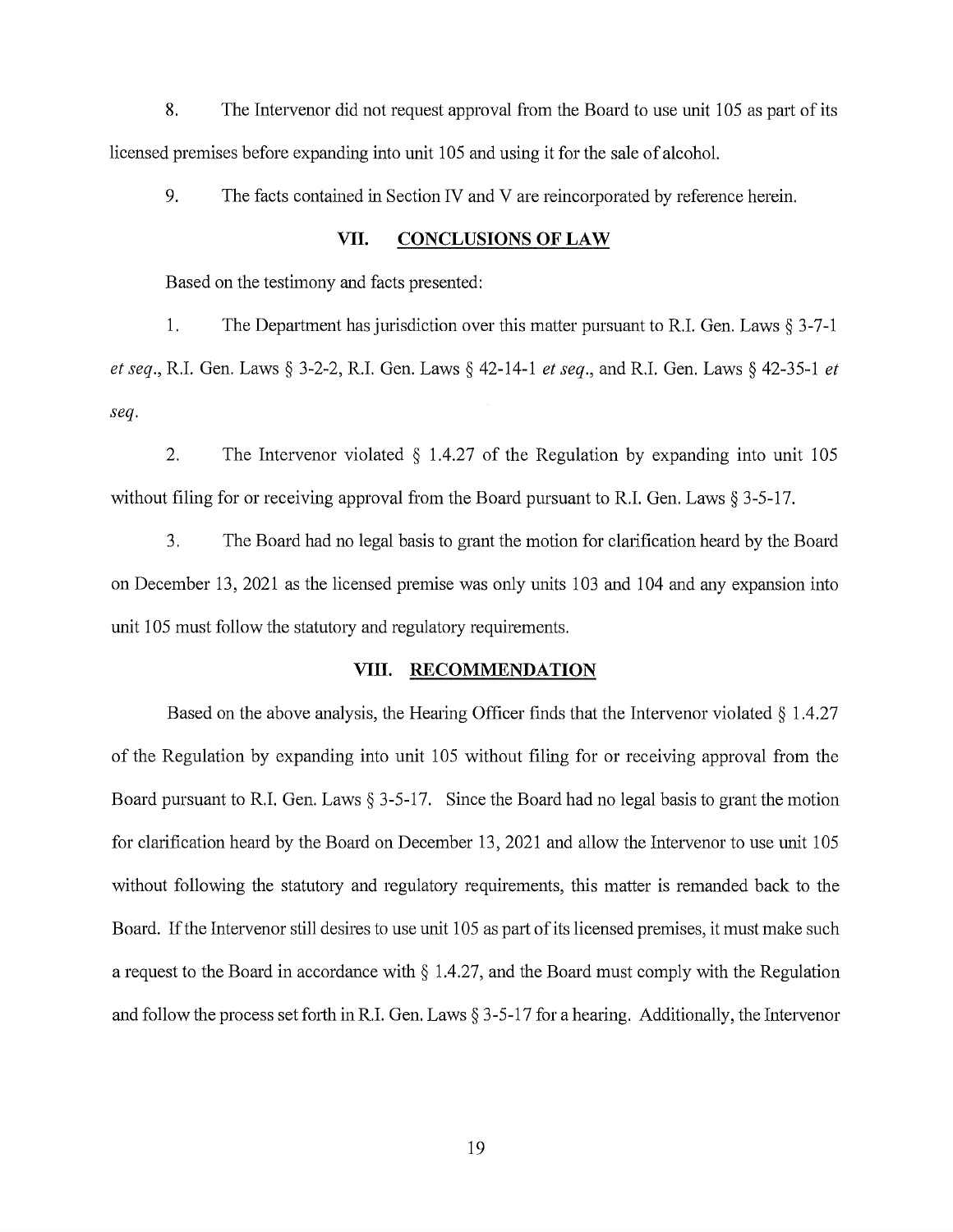shall **immediately** cease and desist from using unit 105 for the sale, service, or storage of alcoholic beverages.

Dated: Mry 17, 2022

Par Miles

Catherine R. Warren Hearing Officer

# **ORDER**

I have read the Hearing Officer's Decision and Recommendation in this matter, and I hereby take the following action with regard to the Decision and Recommendation:

| ADOPT         |
|---------------|
| <b>REJECT</b> |
| <b>MODIFY</b> |

Dated: 05/18/2022

Eleant M. Tanner

Elizabeth M. Tanner, Esquire **Director** 

# **NOTICE OF APPELLATE RIGHTS**

**THIS DECISION CONSTITUTES A FINAL ORDER OF THE DEPARTMENT OF BUSINESS REGULATION PURSUANT TO R.I. GEN. LAWS§ 42-35-12. PURSUANT TO R.I. GEN. LAWS§ 42-35-15, THIS ORDER MAY BE APPEALED TO THE SUPERIOR COURT SITTING IN AND FOR THE COUNTY OF PROVIDENCE WITHIN THIRTY (30) DAYS OF THE MAILING DATE OF THIS DECISION. SUCH APPEAL, IF TAKEN, MUST BE COMPLETED BY FILING A PETITION FOR REVIEW IN SUPERIOR COURT. THE FILING OF THE COMPLAINT DOES NOT ITSELF STAY ENFORCEMENT OF THIS ORDER. THE AGENCY MAY GRANT, OR THE REVIEWING COURT MAY ORDER, A STAY UPON THE APPROPRIATE TERMS.**